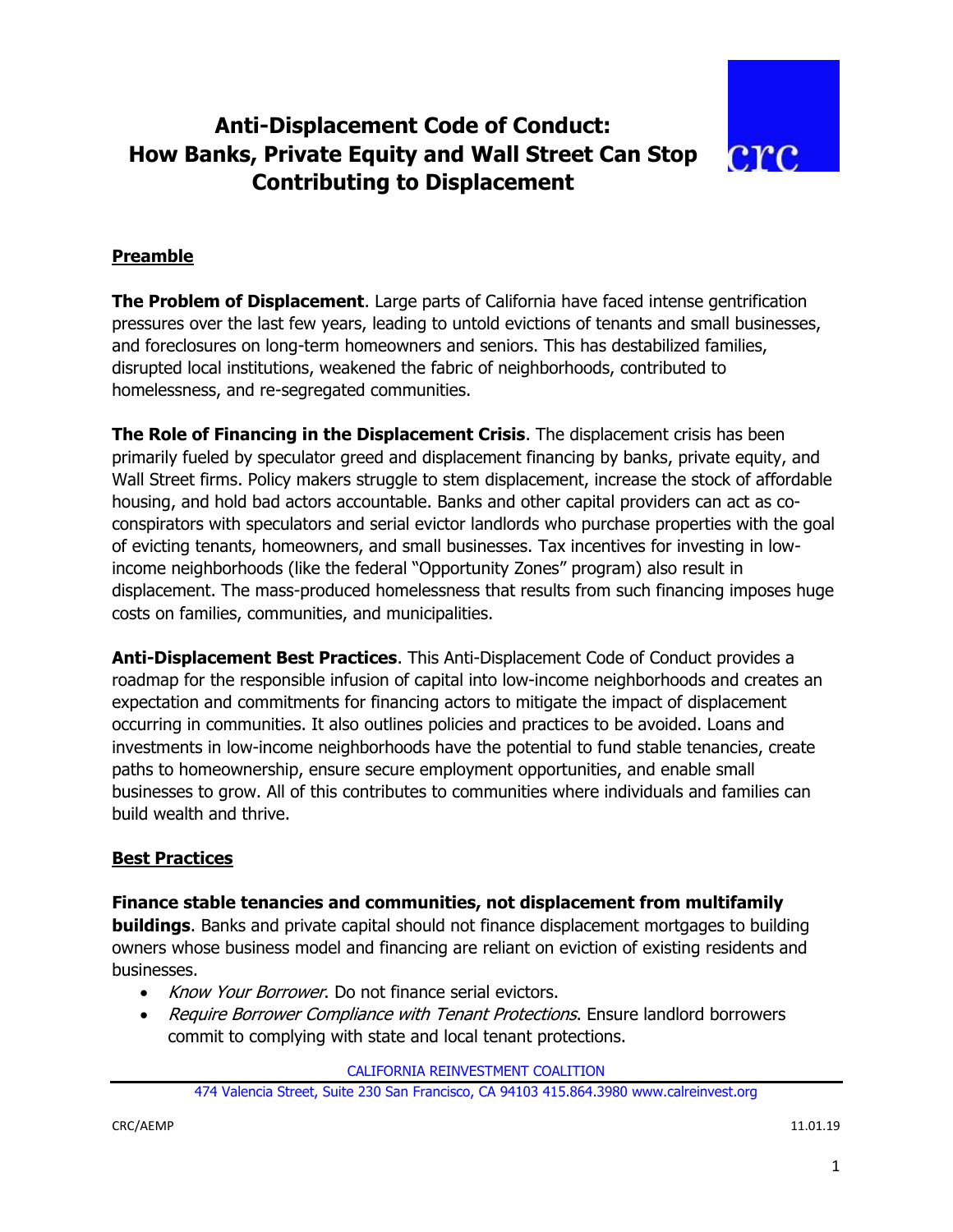- Assume Existing Rents. Underwrite to current rents and local rent control laws.
- Withhold Consent for Unreasonable Termination of Tenancies. Require assignment of rents and lender consent before the landlord borrower can impair rents by taking rentals off the market.
- Check in With Tenants. Seek input from tenants and advocacy groups regarding harassment, illegal evictions, unreasonable rent increases, and habitability concerns on the property.
- Enforce Borrower Obligations. Take strong and swift action against serial evictors and other displacing entities to correct issues when landlord borrowers displace residents and businesses in violation of loan documents and this Anti-Displacement Code of Conduct.
- No CRA for Displacement. Refrain from seeking Community Reinvestment Act credit for loans and investments that lead to displacement.

**Create Good Jobs**. Financing and investments of economic development initiatives must incorporate job training and local workforce development components that create living wage jobs and career pathways that benefit low- and moderate-income people, people of color, and their neighborhoods.

**Reinvest to develop healthy communities, not gentrify them**. Banks and private capital should reinvest in gentrifying neighborhoods only through an anti-displacement lens, targeting loans and investments to local residents and businesses so they can remain in their communities, build wealth, and thrive.

- Promote Homeownership. Lend and invest in local homeowners who can build wealth and remain a part of the community.
	- $\circ$  Banks and private capital should not finance investor purchases of single-family homes which crowd out first-time homebuyers or result in displacement of existing tenants.
	- $\circ$  Offer flexible mortgage loan products for first-time homebuyers, borrowers of color, and low- and moderate-income residents to purchase and maintain their homes.
	- o Support education, credit repair, and down payment assistance programs.
- Invest in Affordable Rental Housing. Preserve and create affordable rental housing that keeps families housed.
	- $\circ$  Develop low-rate loan products to help nonprofit developers, community land trusts and other organizations to purchase mobile home parks and multi-family buildings at risk of flipping or with expiring affordability contracts, single family REOs, and other housing units that can provide affordable housing options.
	- $\circ$  Make significant investments so affordable housing groups can acquire, develop and rehabilitate properties, including through non-traditional models, such as cooperatives.
	- o Donate or offer Bank Real Estate Owned properties at a discount to nonprofits or local governments so that units can be maintained as affordable housing.

CALIFORNIA REINVESTMENT COALITION

<sup>474</sup> Valencia Street, Suite 230 San Francisco, CA 94103 415.864.3980 www.calreinvest.org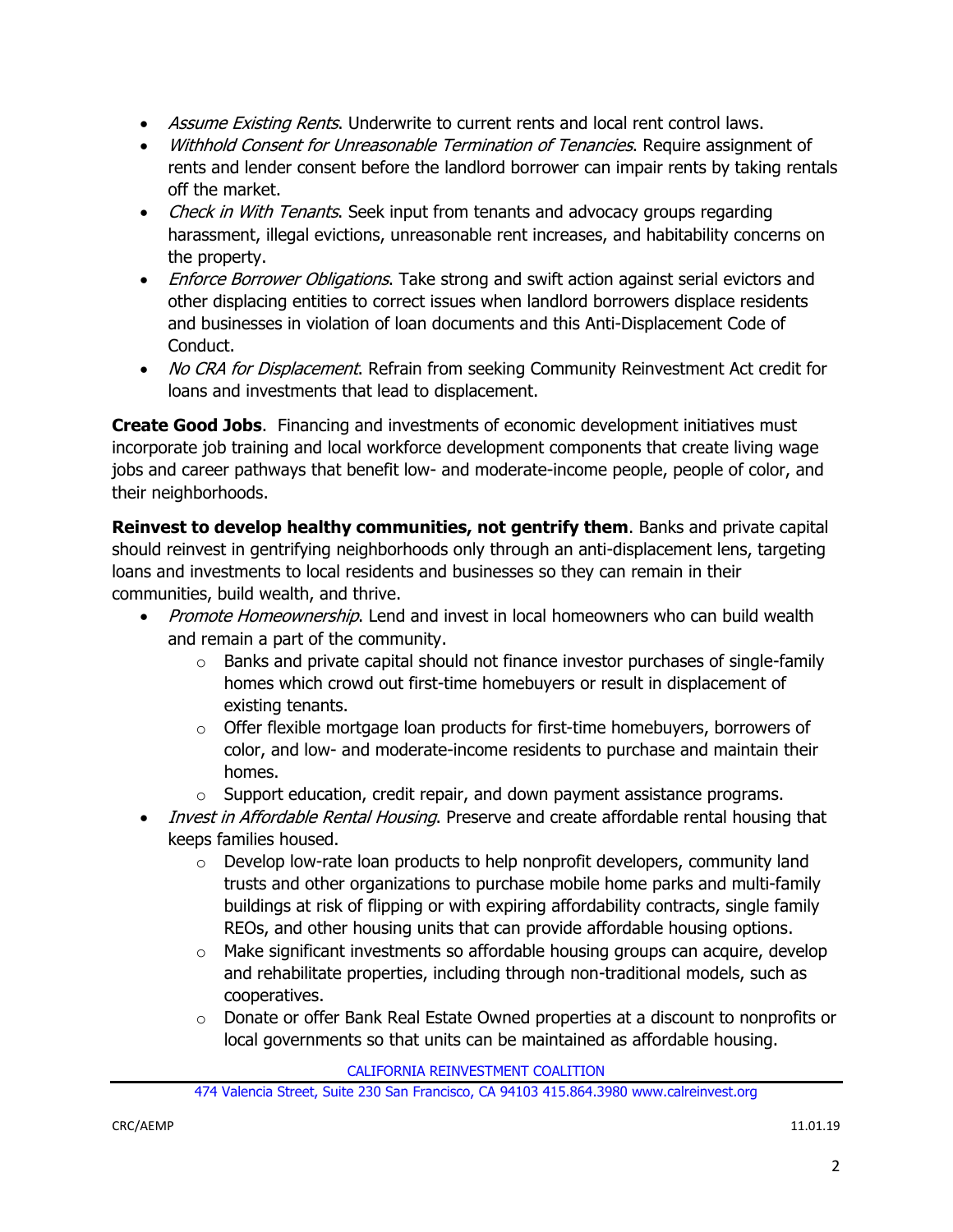- $\circ$  Develop and offer low-rate loan products that will enable small, private, local multi-family landlords and/or landlords accepting Section 8 vouchers to fix and maintain their properties, where they have committed not to displace tenants or to raise rents.
- Finance Small Businesses. Help small businesses remain in the community to serve their customers and neighborhoods.
	- o Offer micro enterprise loans and loan products under \$100,000 for small businesses, and offer financing to help them purchase property so they can remain in the community and build assets.
	- $\circ$  Provide philanthropic support so small businesses can negotiate leases to avoid eviction.
	- o Provide financing for non-traditional business models, such as worker cooperatives.
	- $\circ$  Provide funding for technical assistance, case management, and other support to businesses at risk of displacement.
- *Engage in Anti-Displacement Philanthropy*. Support an anti-displacement infrastructure to provide assistance to community residents, business, and institutions.
	- $\circ$  Provide philanthropic support for groups fighting displacement, such as legal services, tenant advocates, affordable and fair housing initiatives, and policy organizations.
- *Support Local Government Efforts*. Finance local government efforts to fight displacement, create affordable housing, support local small businesses, and respond to homelessness.

**Sign on to Anti-Displacement Code of Conduct.** A central component of our efforts has been to change bank lending and investment practices. To that end, a number of CRC members and allies worked to develop this Anti Displacement Code of Conduct, which lays out our view as to what banks and other lenders should do to stop financing displacement, and how they should focus reinvestment activity thru an anti-displacement lens. To date, over 90 groups have signed on.

If your organization wishes to endorse these anti-displacement principles, just click here: <https://forms.gle/S1S5oE5PrddddHK79>

For more information, please contact:

Kevin Stein California Reinvestment Coalition (415) 864-3980 [kstein@calreinvest.org](mailto:kstein@calreinvest.org)

CALIFORNIA REINVESTMENT COALITION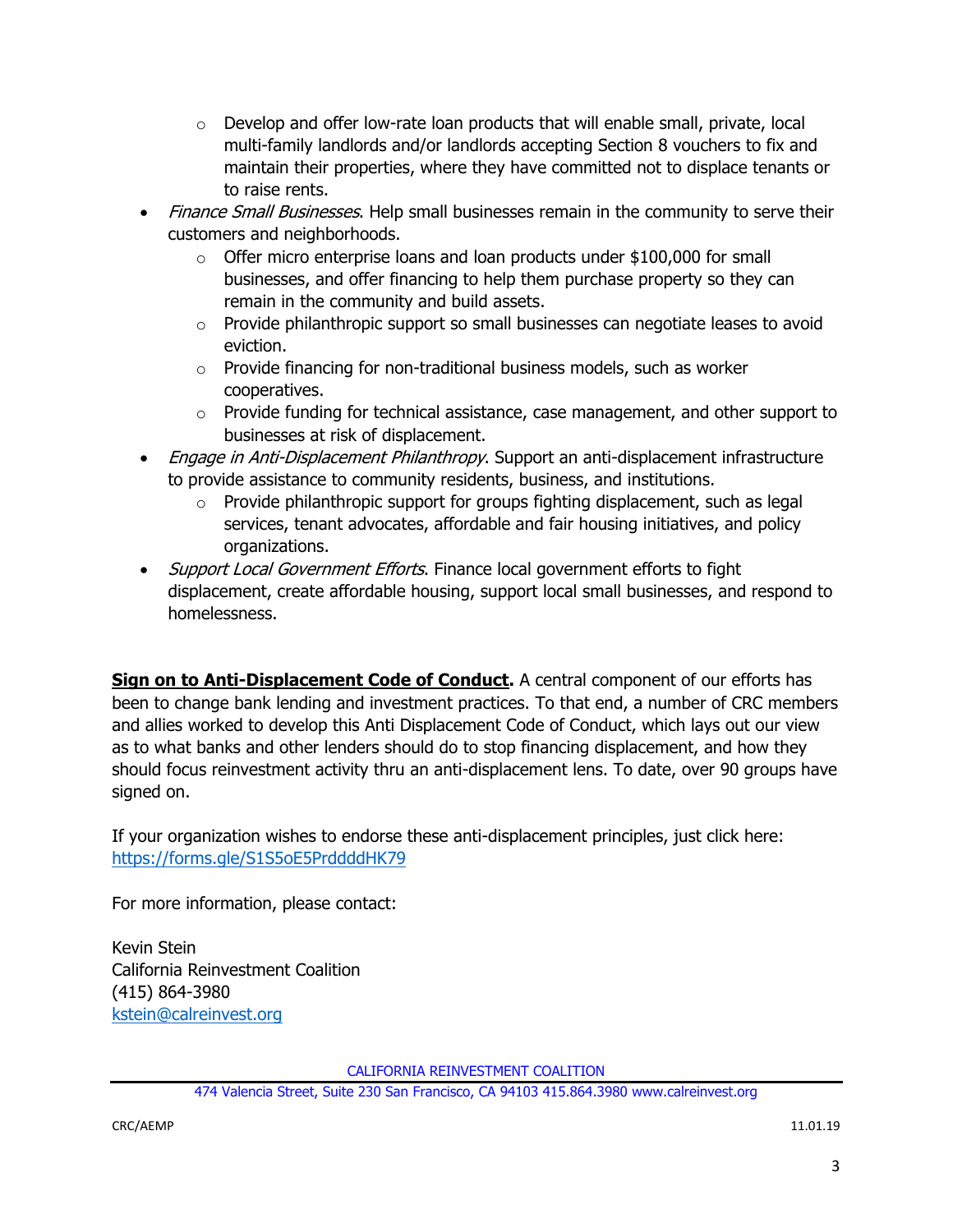### **Endorsements**

(re)solution lab A-1 Community Housing Services Able Works Access Plus Capital Anti-Eviction Mapping Project Asian Pacific Islander Small Business Program Bend the Arc Jewish Action CAARMA California Capital FDC California Coalition for Rural Housing California Housing Partnership California Reinvestment Coalition California Resources and Training California Rural Legal Assistance, Inc. CAMEO Capital Impact Partners **CCEDA** Central Valley Realtist Board Centro Legal de la Raza **CHOC** Chrysalis Consulting Group CJJC Community Bank of the Bay Community Legal Services in East Palo Alto Consumer Action Consumers for Auto Reliability and Safety Council of Community Housing Organizations (CCHO) Courage Campaign East Bay Community Law Center East Bay Housing Organizations Fair Housing Advocates of Northern California Fair Housing Council of Riverside County, Inc. Fair Housing Council of the San Fernando Valley Fair Rents for Redwood City Faith In Action Bay Area

Figure 8 Investment Strategies Financial Justice Coalition First 5 Alameda County Greenlining Institute Haven Services, Inc. Housing and Economic Rights Advocates Housing for All Burlingame Housing Rights Committee of SF Inland Fair Housing and Mediation Board Insight Center for Community Economic Development Koreatown Youth + Community Center Law Foundation of Silicon Valley Lawyers' Committee for Civil Rights of the San Francisco Bay Leadership for Urban Renewal Network (LURN) Leeds University Business School Legal Aid Foundation of Los Angeles Legal Services of Northern California Little Tokyo Service Center Main Street Alliance Main Street Launch Michigan Community Reinvestment **Coalition** Mission Economic Development Agency (MEDA) Mission Neighborhood Centers, Inc. Mountain View Tenants Coalition Multicultural Real Estate Alliance NeighborWorks Sacramento Region **NHSIE** Nor-Cal FDC Northern California Community Loan Fund NPHS Oakland Community Land Trust Oakland Warehouse Coalition One San Mateo Operation HOPE Opportunity Fund

CALIFORNIA REINVESTMENT COALITION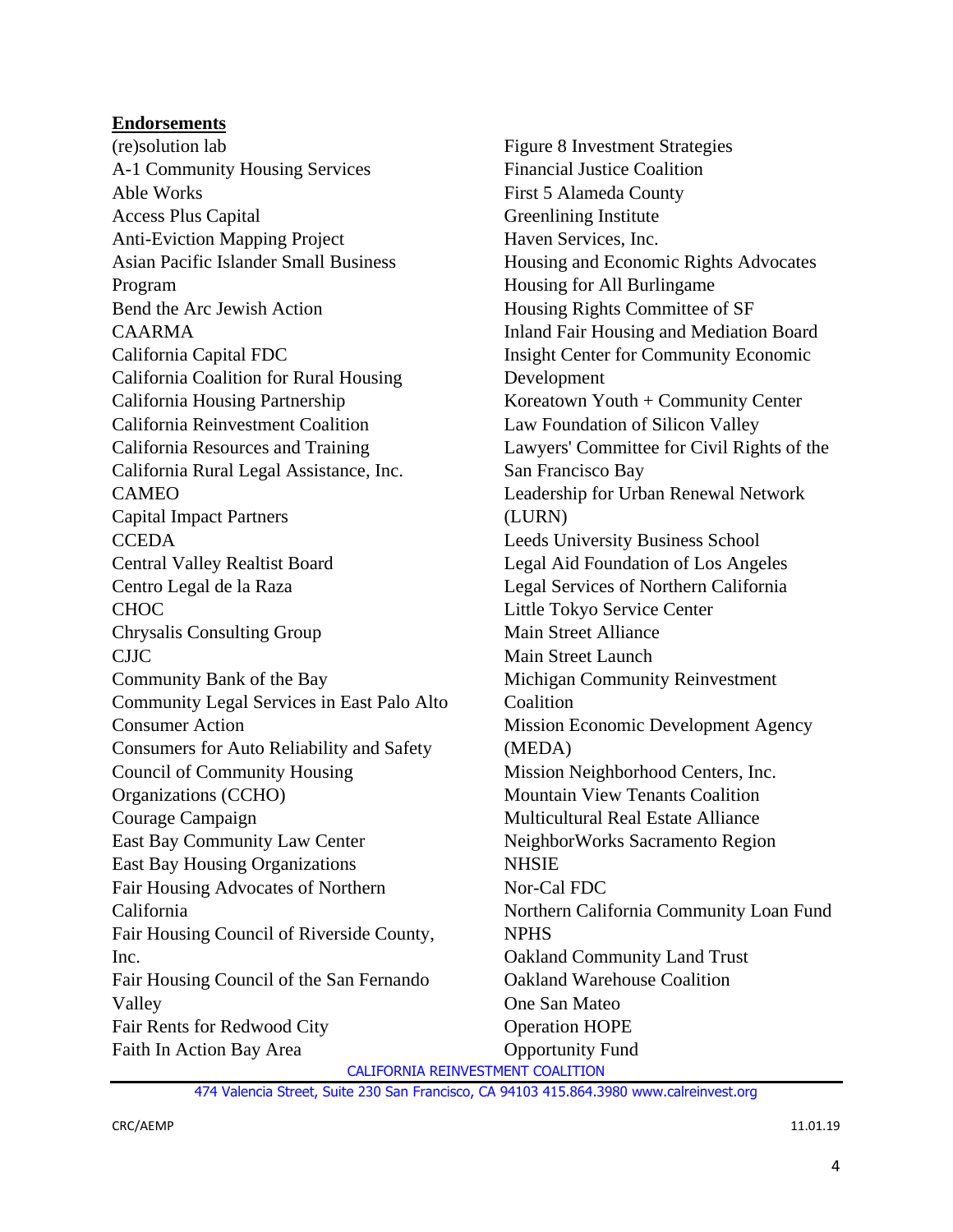Pacifica Housing 4 All PolicyLink Project Sentinel Public Advocates Public Counsel Public Interest Law Project Public Law Center Renaissance Entrepreneurship Center Richmond Community-owned Development Enterprise RNHS Rural Community Assistance Corporation Sacred Heart Community Service San Francisco Berniecrats San Francisco Community Land Trust San Francisco Tenants Union SF Public Bank Coalition Silicon Valley Community Foundation St Columba Church Strategic Actions for a Just Economy (SAJE) Tenants Together Tenderloin Housing Clinic, Inc. Thai Community Development Center The Fair Housing Council of San Diego The National Housing Law Project The New Oakland Inc. The Unity Council Ventura County Community Development Corp Vermont Slauson Economic Development Corporation Western Center on Law & Poverty Working Solutions Youth Finance Institute of America Youth United for Community Action

CALIFORNIA REINVESTMENT COALITION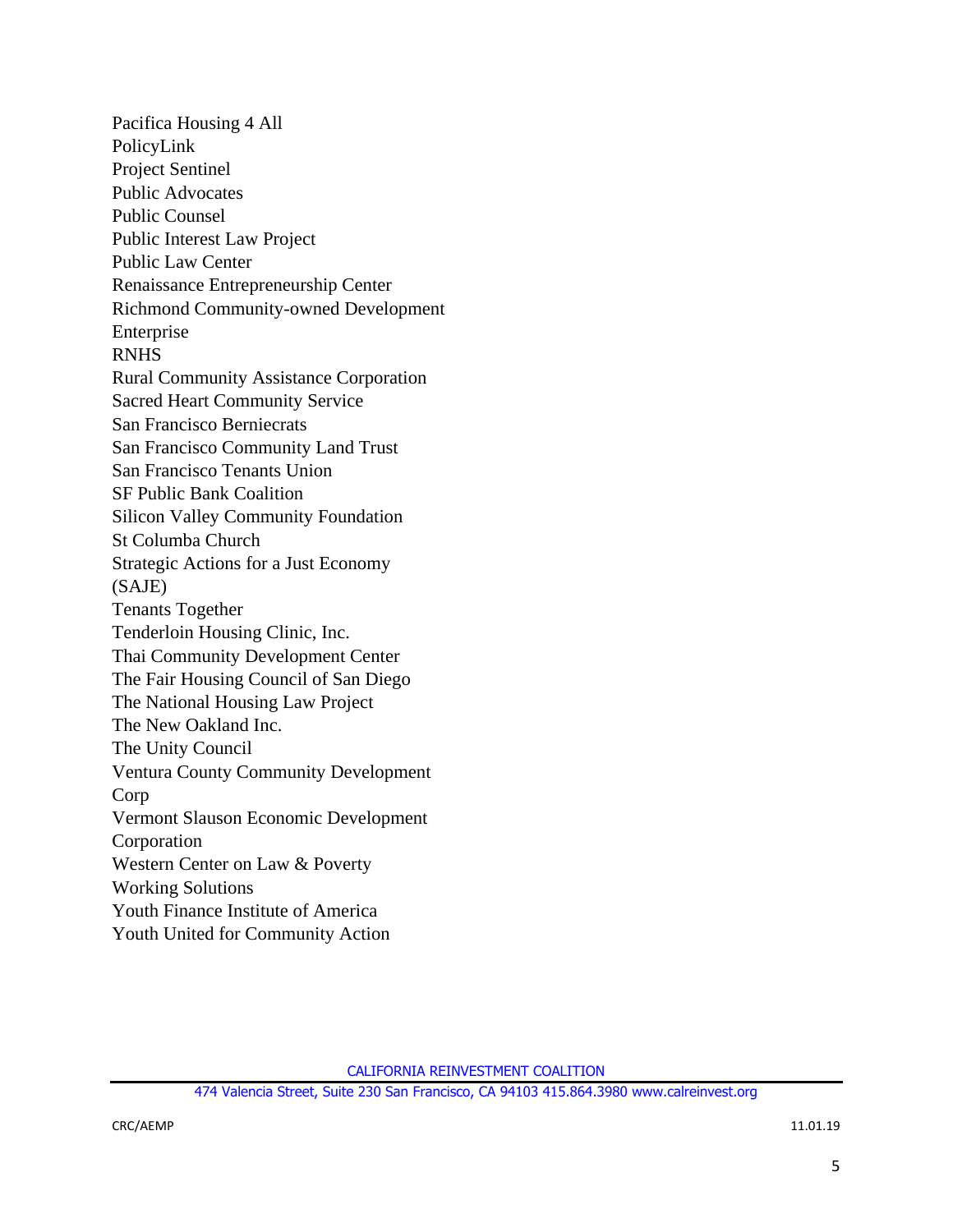#### **What does it mean for Financial Institutions to sign on to the Anti-Displacement Code of Conduct?**

Financial institutions that sign on to the Code of Conduct (Code) make a good faith commitment to comply with the Code's Best Practices.

By signing on to the Code, financial intuitions commit to make changes in their practices prospectively, and are not expected to account for prior activity. These prospective changes include reviewing, adopting or improving due diligence policies and procedures geared towards avoiding the origination of displacement loans to problematic borrowers with risk factors that suggest they will move to evict and displace existing residents.

Such changes, for example, would likely include researching and reviewing the past records and histories of prospective borrowers, as well as making good faith efforts to meet with tenant groups and/or local government staff before loan origination, periodically after loan origination, and at the time of any loan renewals.

Relocations of residential and commercial tenants that are designed to preserve affordability, and relocations that are required to rehabilitate properties where LMI residents or small businesses are relocated in accordance with law AND provided a right to return to the premises, do not necessarily run counter to Code of Conduct principles.

Additional prospective changes to financial institution practice would include making amendments and enhancements to loan agreements that are designed to prevent displacement, such as explicitly requiring borrower compliance with state and local tenant protections and having the bank retain consent rights to the impairment of rents.

Oversight of these anti-displacement financing measures may require a financial institution to follow through with consequences if a borrower violates these policies, such as by calling in the loan, non-renewal of the loan, offering a cure period, or assessing a fine.

Finally, the Code of Conduct calls on financial institutions to reinvest in low income communities and communities of color through an anti-displacement lens. The expectation is that banks will strive to align their reinvestment activities with the principles outlined in the Code, enhanced by continuing conversations with community groups, and consistent with their existing business models.

Signing on to the Code additionally means that financial institutions agree both to share data on implementation of and compliance with the Code, and to meet with CRC and its members to discuss compliance with the Code at least once annually.

Community groups recognize that in taking these steps, financial institutions are making an extra commitment of time and resources to better serve their communities. Community groups hope and believe that the public and the bank's customers will appreciate that Code of Conduct signatories are playing their part in addressing one of the biggest challenges facing California communities – how to slow the financing of displacement of low income neighborhoods and neighborhoods of color.

CALIFORNIA REINVESTMENT COALITION